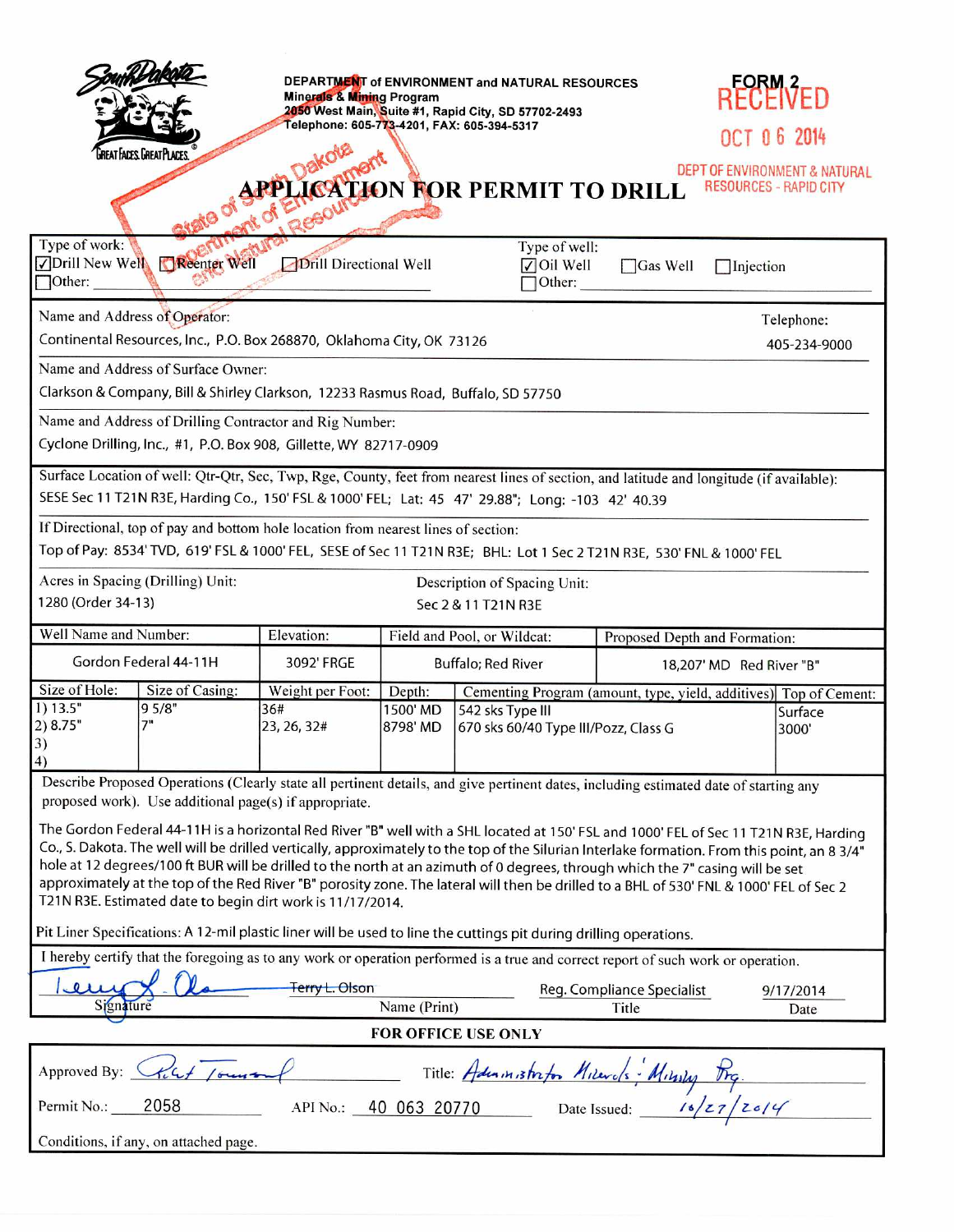

## **DEPARTMENT OF ENVIRONMENT and NATURAL RESOURCES**

JOE FOSS BUILDING 523 EAST CAPITOL PIERRE. SOUTH DAKOTA 57501-3182 denr.sd.gov



## PERMIT CONDITIONS

CRI: Gordon Federal 44-11H Permit: #2058 21N-3E-11 SESE, Harding County API: 40 063 20770

Approval has been granted to drill this location as detailed on the attached Application for Permit to Drill (Form #2) with the following additional conditions:

- 1. This permit is conditioned on compliance with all applicable requirements of South Dakota Codified Laws 45-9 and Administrative Rules of South Dakota 74-12.
- 2. A 12-mil woven, reinforced high-density polyethylene liner must be used on all pits.
- 3. If drilling does not commence within one year from the issuance date, this permit will expire.
- 4. Surface runoff must be diverted around the drill site.
- 5. The surface hole must be drilled with fresh water.
- 6. Cement must be circulated to the ground surface on the surface casing.
- 7. If horizontally drilled:
	- A. The coordinates of the production casing shoe and the well terminus must be filed with the department.
	- B. The azimuth of the horizontal segment of the well must be filed with the department along with the results of periodic down hole surveys.
- 8. If production casing (long string) is set:
	- A. The cement program submitted with the application shall be followed.
	- B. A cement bond log must be run and filed with the department within 60 days after completion of the well as required by Administrative Rules of South Dakota 74:12:02:12.
- 9. If abandoned, a plugging plan must be submitted to the department for review and approval. The plugging plan should address all requirements found in Administrative Rules of South Dakota 74:12:03.
	- A. If production casing is left in the wellbore, a mechanical integrity test must be conducted to verify the integrity of the casing as required by rule 74:12:03:02(4)(b)(ii).
	- B. The casing string must be cut off at least three feet below the final ground surface contour. A plate with the name of the operator, well name and number, and legal location by quarter-quarter section, township and range must be welded to the casing stub. The location of the abandoned well must be surveyed with high resolution global positioning system equipment or other appropriate survey methods sufficient to accurately locate the well. Survey coordinates must be included in the final abandonment report.
- 10. Surface reclamation of the site must be completed within one year of plugging and abandoning the well.
- 11. Interim reclamation must be conducted on all areas disturbed by a well drilling operation and not needed for production operations within 12 months after the well is completed in accordance with Administrative Rules of South Dakota 74:12:03:07.